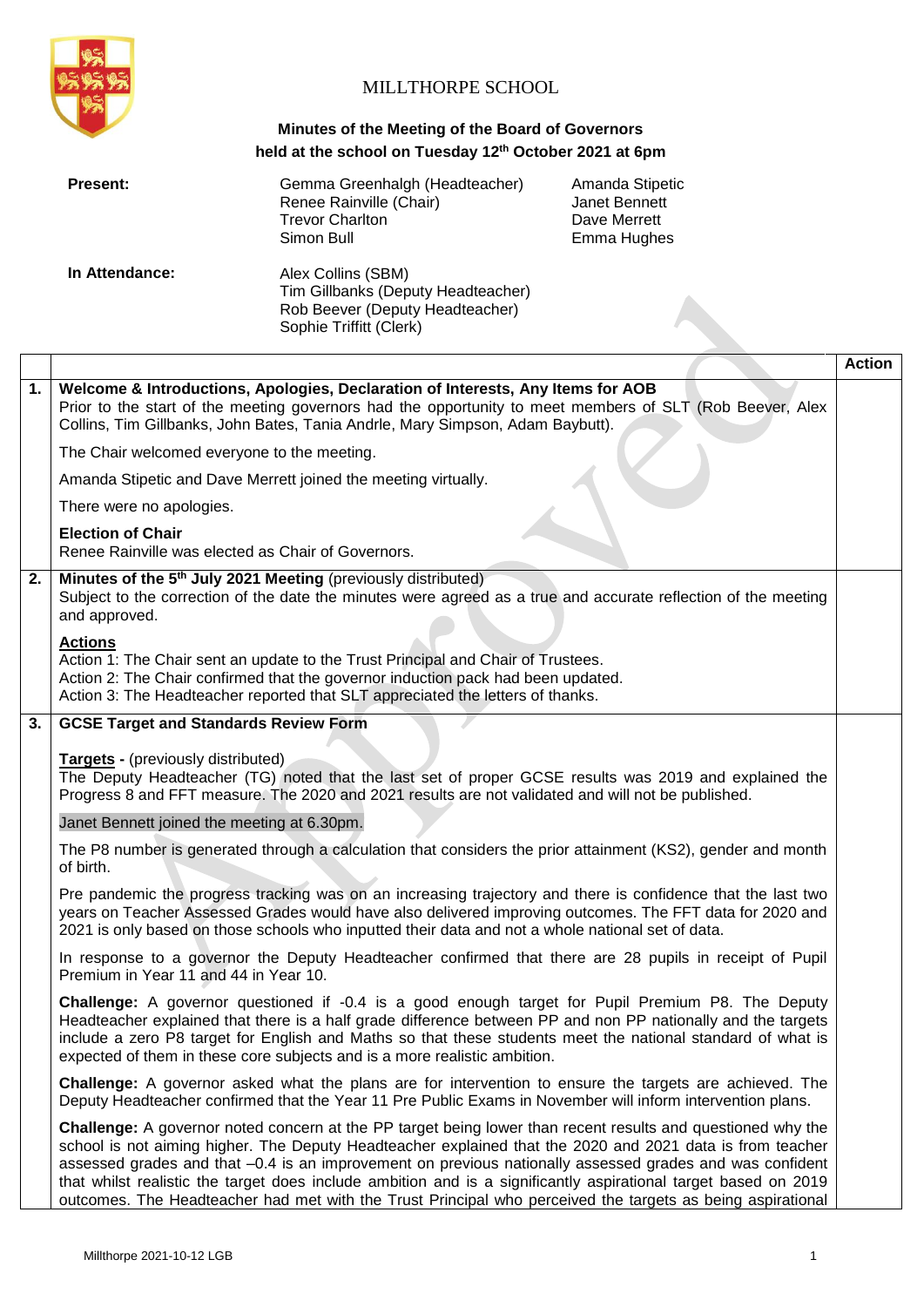and realistically achievable. There are particularly aspirational grades in English and Maths and there is confidence that everyone will do their best to deliver.

The Deputy Headteacher informed governors that 12% of Year 11 have an absence problem and there are at least ten students who will not sit exams and this will significantly impact results data. Pre pandemic there were two students in inclusion support who have been advised not to do GCSEs but will still count in GCSE results and post pandemic there has been a significant mental health impact. Some students in Year 11 have not been in at all and that is a big concern.

**Challenge:** A governor asked if these students not attending are being educated at home. The Headteacher confirmed it has not got to that stage, school is working with CAMHS and they should get some offer but they are unlikely to engage. There are also some students who attend school but won't engage with lessons.

**Challenge:** A governor asked what support will be in place for those students who are struggling. The Headteacher explained that the Covid Recovery Funding can be spent on in-house tutoring so could be used to provide additional teaching through part time Maths and English teachers to work intensively with Pupil Premium students. The Deputy Headteacher noted that if a student is taken out of a subject they would need to improve their grades elsewhere and that can't be guaranteed as predictions already build in a level of aspiration but it may be the right thing to do for the child to achieve a good Maths and English outcome. There are also timetable issues to consider.

**Challenge:** A governor asked if there are PP students in the cohort of those with significant absence. The Headteacher confirmed not but PP attendance is down across the school. Mr Beever noted that overall attendance is better than national and has improved last week following some great work from tutor group tutors.

The Headteacher reported that there has been a significant increase in mental health issues, such as eating disorders, self-harm and those on safety plans, which is mirrored nationally. This is a real shift from where the school were pre pandemic and lots of support is in place and whilst the pastoral and child protection team is well staffed the workload is significant. There is a focus on getting these students into school, being healthy and working with agencies which means they are not in lessons. There are also increasing numbers of children experiencing domestic violence and on child protection.

**Resolution:** Governors agreed the targets suggesting a review of targets against predictions through the year.

Mr Gillbanks left the meeting at 7.12pm.

#### **Standards Review** (previously distributed)

It was agreed to include comment that feedback from governors is being taken on board by SLT and the school received some positive parent feedback on the meet the tutor event that was suggested by a governor.

A governor suggested including reference to better communication and for all stakeholders to be kept as up to date as possible on any changes / updates across the MAT.

Governors agreed the document for submission subject to the above inclusions.

**Challenge:** In response to a governor the Headteacher confirmed that there is CPD for staff on wellbeing and statutory sexual harassment requirements are being met through PHSE curriculum and there will be student assemblies on the subject.

#### **4. Behaviour and Reward Policy**

The Deputy Headteacher (RB) presented a learning conduct update to governors

- The system was developed in line with the school vision
- Communication and relationship building is maintained through system
- Focus on praising above and beyond basic expectations
- Golden ticket developed following feedback from parents to include wider contribution
- Celebrating students through assembly
- Managing low level disruption
- It is not a punitive system and has opportunities to reset
- Explanation of the point system
- Has been implemented alongside pastoral team changes
- Impressed with how staff have embraced the new system.
- It has empowered all staff across school
- There are layers of trigger points to pick up behaviour patterns and concerns early.

**Challenge:** A governor asked if students in a shadow classroom have the opportunity to reflect on what went wrong. The Deputy Headteacher explained that staff are asked to pick the student up and would be encouraged to have a conversation with them in detention or the next lesson. The Headteacher informed governors that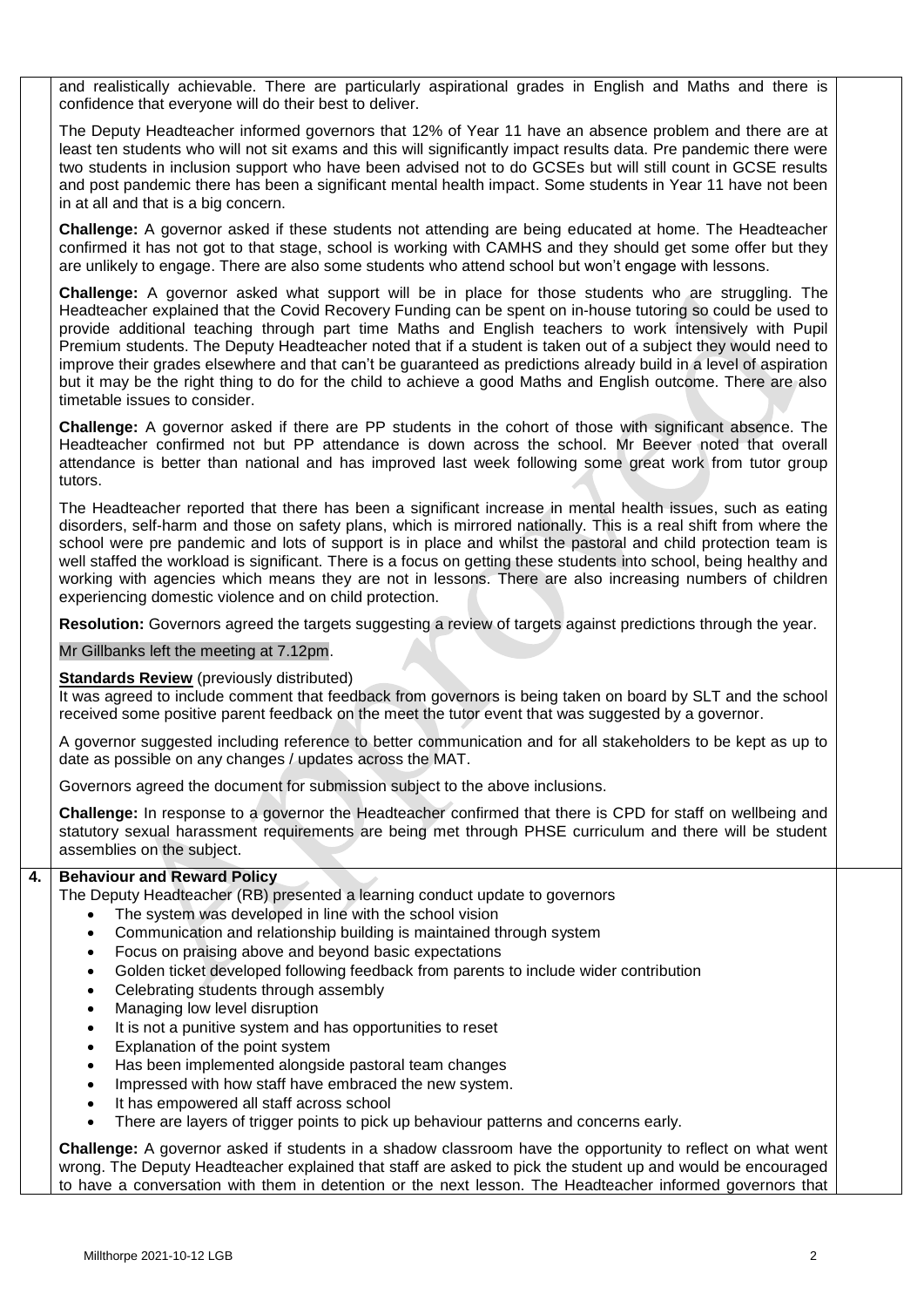|    | <b>Ms Renee Rainville - Chair</b><br><b>Date Signed</b>                                                                                                                                                                                                                                                                                                                                                                                                                                                                                                                                                                                                                                                                                                                                                      |      |  |  |  |
|----|--------------------------------------------------------------------------------------------------------------------------------------------------------------------------------------------------------------------------------------------------------------------------------------------------------------------------------------------------------------------------------------------------------------------------------------------------------------------------------------------------------------------------------------------------------------------------------------------------------------------------------------------------------------------------------------------------------------------------------------------------------------------------------------------------------------|------|--|--|--|
|    | Meeting end time 8.25pm<br>Approved at LGB on 25th November 2021                                                                                                                                                                                                                                                                                                                                                                                                                                                                                                                                                                                                                                                                                                                                             |      |  |  |  |
| 9. | <b>Future Meetings</b><br>25th November 2021 - LGB                                                                                                                                                                                                                                                                                                                                                                                                                                                                                                                                                                                                                                                                                                                                                           |      |  |  |  |
|    | <b>Pay Committee</b><br>Renee Rainville, Trevor Charlton and Amanda Stipetic were agreed as the pay committee to meet on<br>November 8 <sup>th</sup> 1pm.                                                                                                                                                                                                                                                                                                                                                                                                                                                                                                                                                                                                                                                    |      |  |  |  |
|    | <b>Expansion Plan</b><br>The Headteacher informed governors that an expansion plan update is due 21 <sup>st</sup> October 2021.                                                                                                                                                                                                                                                                                                                                                                                                                                                                                                                                                                                                                                                                              |      |  |  |  |
| 8. | <b>Any Other Business</b>                                                                                                                                                                                                                                                                                                                                                                                                                                                                                                                                                                                                                                                                                                                                                                                    |      |  |  |  |
|    | The committee structure will not start until there has been sufficient governor recruitment so the next meeting<br>will be an LGB and governors should continue with link visits.<br>Action: Governors were asked to undertake a link governor visit.                                                                                                                                                                                                                                                                                                                                                                                                                                                                                                                                                        | Govs |  |  |  |
|    | <b>Governors</b><br>The Chair informed governors that Roy Moore had resigned and governor recruitment is ongoing.                                                                                                                                                                                                                                                                                                                                                                                                                                                                                                                                                                                                                                                                                            |      |  |  |  |
| 7. | <b>Governor Business</b><br>Agenda Schedule - (previously distributed)<br>Updated Governor Welcome Pack, Role Descriptions, Committees - (previously distributed)<br><b>Chair and Vice Chair Descriptions - (previously distributed)</b><br><b>Link Governor Role Descriptions - (previously distributed)</b><br>Circulated for information and governors had no questions.                                                                                                                                                                                                                                                                                                                                                                                                                                  |      |  |  |  |
| 6. | <b>Ethos and Vision Alignment</b><br>It was agreed to carry the item over to the next meeting.                                                                                                                                                                                                                                                                                                                                                                                                                                                                                                                                                                                                                                                                                                               |      |  |  |  |
|    | <b>SEF</b> - (previously distributed)<br><b>Leadership and Management - (previously distributed)</b><br><b>Quality of Education - (previously distributed)</b><br><b>Personal Development - (previously distributed)</b><br><b>Behaviour and Attitudes - (previously distributed)</b><br>Resolution: Governors agreed the SEF and the SIP.                                                                                                                                                                                                                                                                                                                                                                                                                                                                   |      |  |  |  |
| 5. | <b>SEF and School Improvement Plan</b>                                                                                                                                                                                                                                                                                                                                                                                                                                                                                                                                                                                                                                                                                                                                                                       |      |  |  |  |
|    | number high tariff students.<br>The Deputy Headteacher said that there will be ongoing reflection and review of the system.                                                                                                                                                                                                                                                                                                                                                                                                                                                                                                                                                                                                                                                                                  |      |  |  |  |
|    | Challenge: A governor asked if there is anything to help SEND students achieve the reward level. The Deputy<br>Headteacher explained that rewards are for effort and behaviours above basic expectations not for attainment.<br>The Headteacher added that there is some work to do with the inclusion department on how rewards are<br>managed for the students with the most challenging behaviours.<br>Challenge: A governor suggested that it would be interesting to see the impact on the cohort of the small                                                                                                                                                                                                                                                                                          |      |  |  |  |
|    | Challenge: A governor asked if there is anything built into the system to support SEND students. The Deputy<br>Headteacher explained that the SENCO has gone through the system for each student with an EHCP and for<br>those that would struggle with the system there is a sticker inside the planner to identify how staff can make<br>reasonable adjustments.                                                                                                                                                                                                                                                                                                                                                                                                                                           |      |  |  |  |
|    | <b>Challenge:</b> A governor asked how the effectiveness of the system will be measured. The Headteacher<br>explained that there is no comparative data from the previous system and there has been two school years<br>disrupted by Covid. There has been an increase in detentions which was expected and attendance at<br>detentions, which was historically poor, has been good as the students know if they don't attend it escalates to<br>the next stage. The Deputy Headteacher explained that points and detentions can be tracked weekly through<br>SIMs and there will be useful tracking data for monitoring going forward. The tutors are used to monitor the<br>system through the planners and transfer the number of points and rewards onto the database along with<br>immediate sanctions. |      |  |  |  |
|    | restorative conversations is in the CPD plan to support teachers in getting these conversations right.                                                                                                                                                                                                                                                                                                                                                                                                                                                                                                                                                                                                                                                                                                       |      |  |  |  |